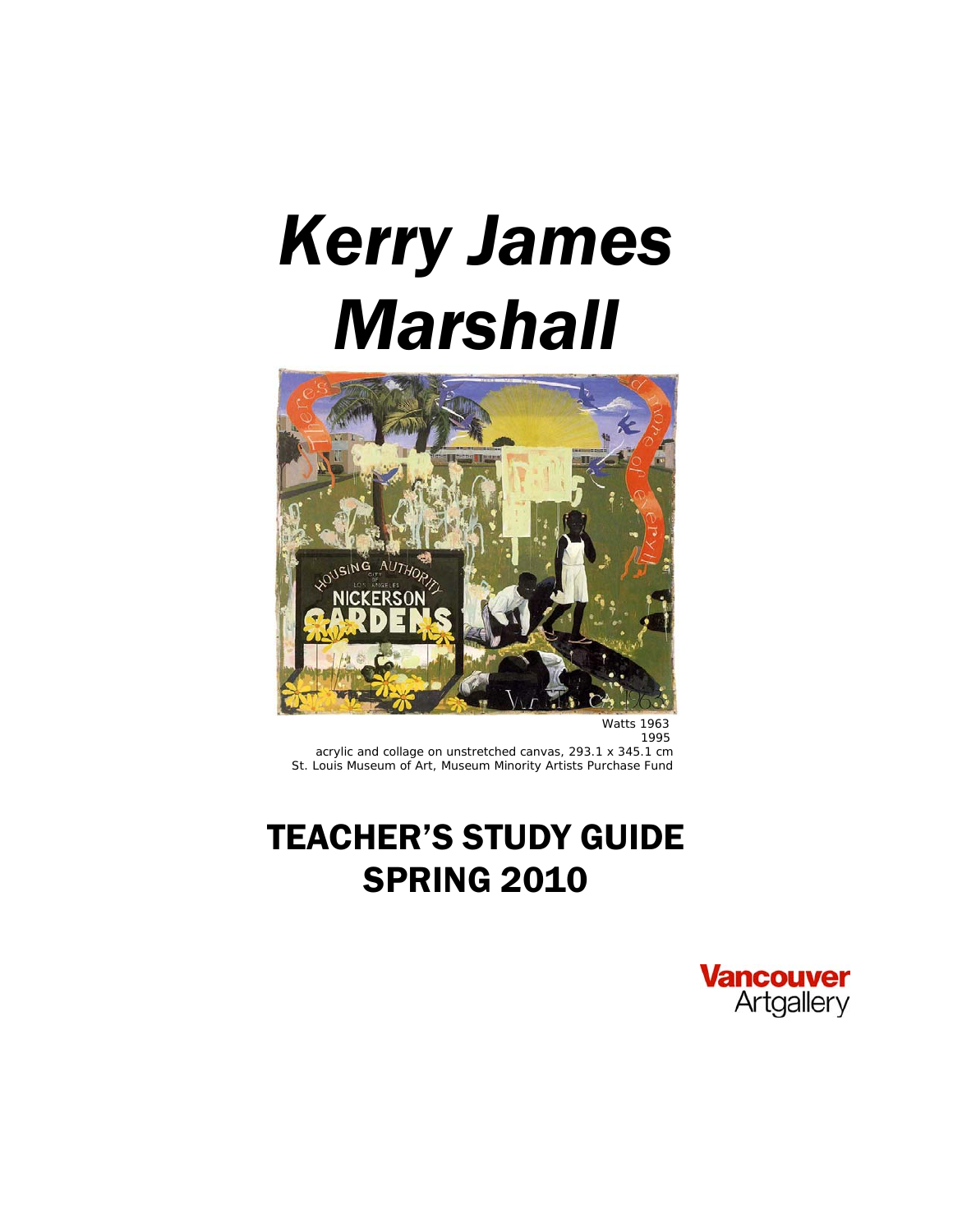### Contents Page

|          | Pre- and Post- Visit Activities |  |
|----------|---------------------------------|--|
| $1_{-}$  |                                 |  |
|          |                                 |  |
|          |                                 |  |
| 2.       |                                 |  |
|          |                                 |  |
| 3.<br>4. |                                 |  |
|          |                                 |  |
|          |                                 |  |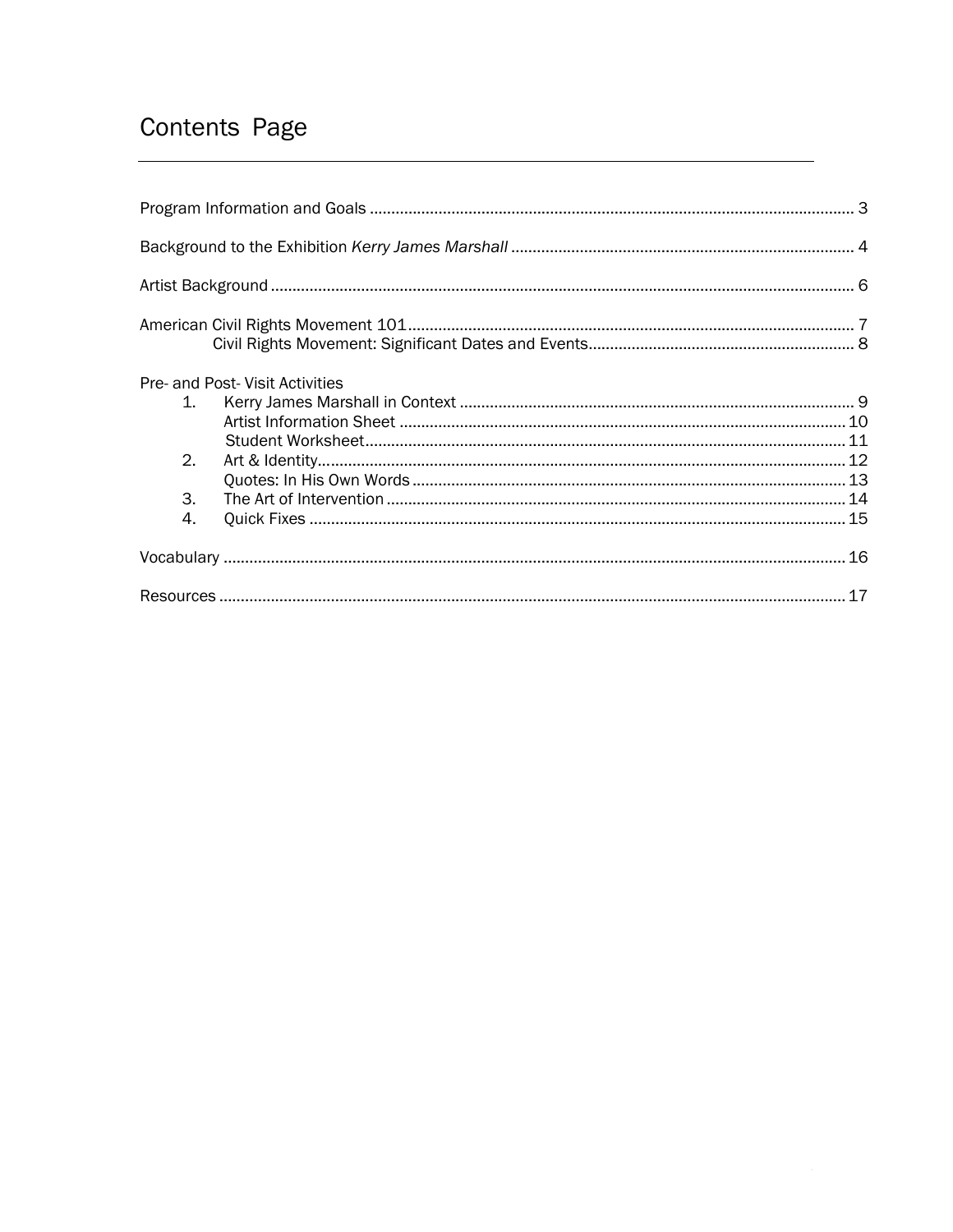# **Vancouver Art Gallery Teacher's Guide for School Programs**

The exhibition *Kerry James Marshall* features a selection of work—including a number of large-scale canvases—by this internationally renowned African American artist. He was raised in the heart of the struggle for Civil Rights, a circumstance that deeply affected his focus and direction as an artist. Early on in his career, he began to use intensely black figures in his artworks, as a way of addressing the issue of black invisibility both in art and in society in general. He continues to explore questions of race, culture and context in his vibrant paintings and multimedia works.

### DEAR TEACHER:

This guide will assist you in preparing for your tour of the exhibition *Kerry James Marshall.* It also provides follow-up activities to facilitate discussion after your Gallery visit. Engaging in the suggested activities before and after your visit will reinforce ideas generated by the tour and build continuity between the Gallery experience and your ongoing work in the classroom. Most activities require few materials and can be adapted easily to the age, grade level and needs of your students. Underlined words in this guide are defined in the Vocabulary section.

The tour of *Kerry James Marshall* has three main goals:

- to introduce students to the work of Kerry James Marshall within its historical, geographical, and cultural framework,
- to consider his work processes, influences and impact as an artist, to explore individual artworks within their particular contexts and narratives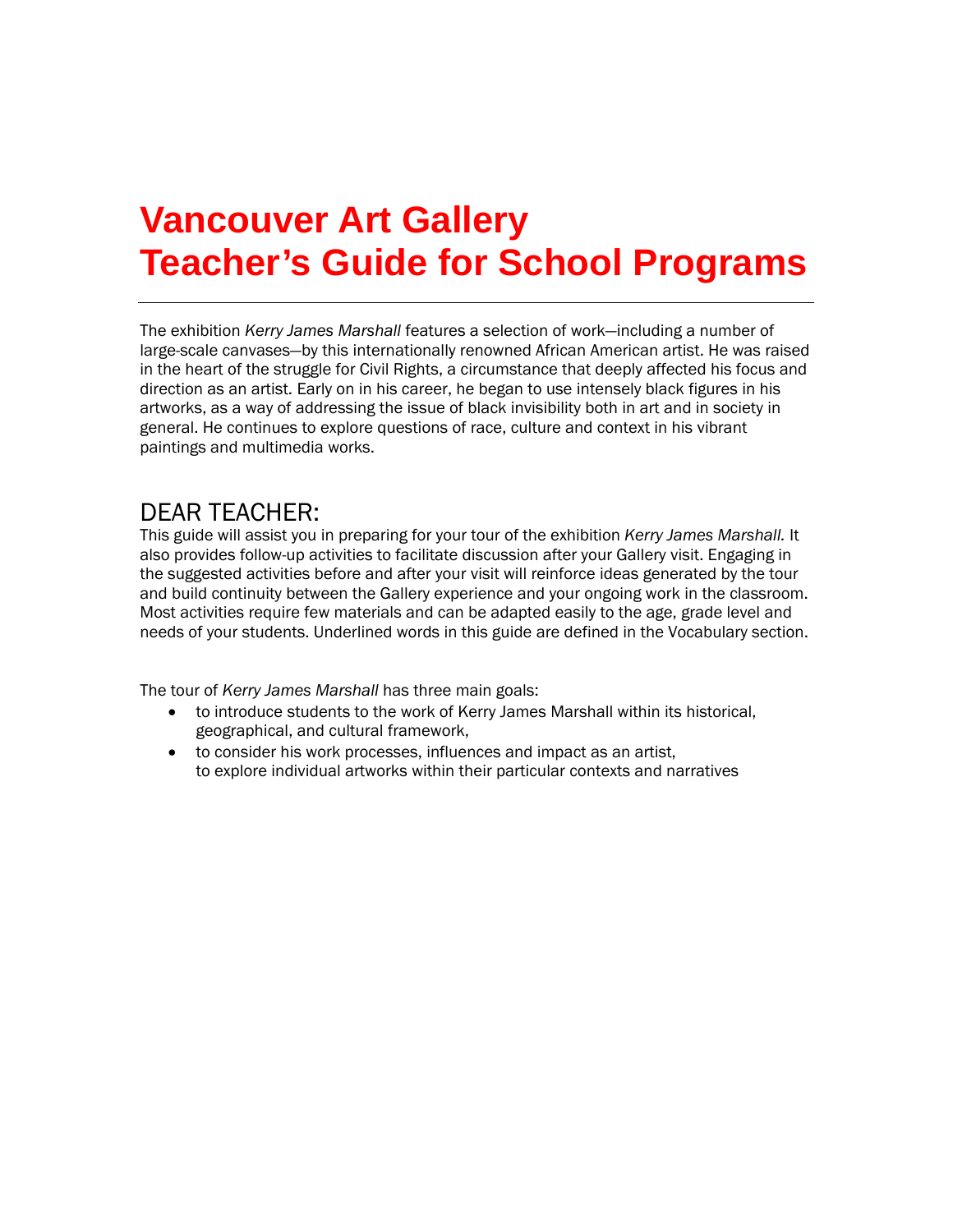### THE EXHIBITION: BACKGROUND FOR TEACHERS Kerry James Marshall

The exhibition *Kerry James Marshall* presents a selection of the artist's paintings and mixed media canvases from his major bodies of work, from the mid-1990s to the present. His works reflect his rigorous investigation of classical painting as much as they do his early immersion in the realities of African American politics.

During his childhood, Marshall's family moved several times, each time inhabiting places close to the heart and events of the Civil Rights Movement. While living in governmentsubsidized housing projects, Marshall bore witness to such historical events as the 1963 marches and protests in Birmingham, Alabama, and the riots in Watts, Los Angeles, in 1965. These times and events had a long-lasting effect on his life, his interests and his art.

Early on in his career, Marshall made a decision to include only black figures in his artworks. This decision reflects his ongoing concern with the invisibility of "blackness," not only in mainstream society but also in the history of Western art. He has chosen to address this invisibility by tackling the issue from within the structure of the art museum. He has created massive paintings on a scale and with an aesthetic that are in accord with traditional history paintings, darkened his figures so that no mistake can be made as to his central thesis, and exhibited his artwork in major traditional institutions that are the purveyors and affirmations of culture.

The exhibition contains selections from the following bodies of work:

#### The Garden Projects

Many of the government-built low-income residential complexes of the 1960s in the United States were given optimistic names, but very soon "the projects" became known as rundown and violent areas. Into this version of reality, Marshall wanted to inject something of the rich, positive lives that continued to flourish within the apparently desolate surroundings. He said:

*These pictures are meant to represent what is complicated about the projects. We think of projects as places of utter despair. All we hear of is the incredible poverty, abuse, violence, and misery that exists there, but [there] is also a great deal of hopefulness, joy, pleasure, and fun.*

Marshall chose to portray some of the projects—those with the word *Garden* in their names as brightly coloured utopian settings, peopled by positive, engaged figures. The figures are a deep, almost unreadable black. The clean realism of the images is interrupted by abstract graffiti-like smears overlaying the perfection of the picture. These interruptions, conversely, also convey a spontaneity, a surprising burst of energy. One of the paintings in this series (*Watts, 1963*) shows the artist and his two siblings at play in the garden.

#### Souvenir Paintings

These large-scale works portray American Civil Rights leaders and cultural moments from the 1960s, paying tribute to those engaged in the struggle for equal rights. Each work is dominated by a large, deep black, angel-like winged figure. These fantastical figures are set in very ordinary-looking domestic spaces. Recognizable and prominent figures of the times— Martin Luther King, John F. Kennedy and Malcolm X—are arranged decoratively on the canvas, along with images of lesser-known personalities. These are mixed media works that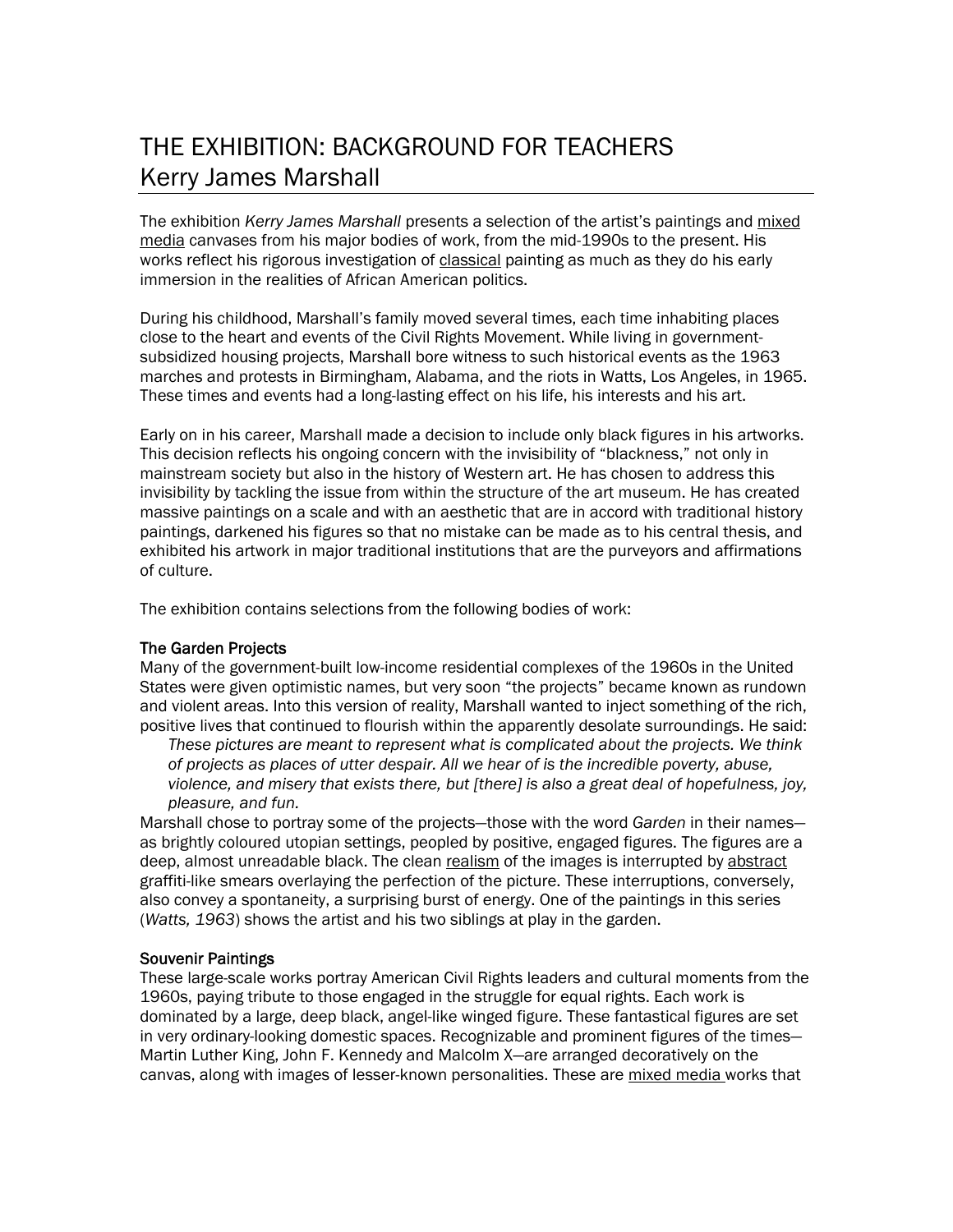include screenprinting, painting, collage, glitter and text containing names and slogans of the Civil Rights Movement, all placed meticulously on large unstretched canvases.

#### Vignettes, Portraits, Seascapes and Black Painting

Made primarily over the last five years, these works continue to address issues of lack of black visibility in the world at large, in representations in art and in the art museum itself. Marshall inserts deep black figures into settings and styles that have traditionally been inhabited by figures of the dominant class and colour. In doing so he is questioning many of society's accepted "truths" about race, class and culture.

The exhibition *Kerry James Marshall* is organized by the Vancouver Art Gallery and curated by Kathleen Bartels, Director, Vancouver Art Gallery, and the artist Jeff Wall.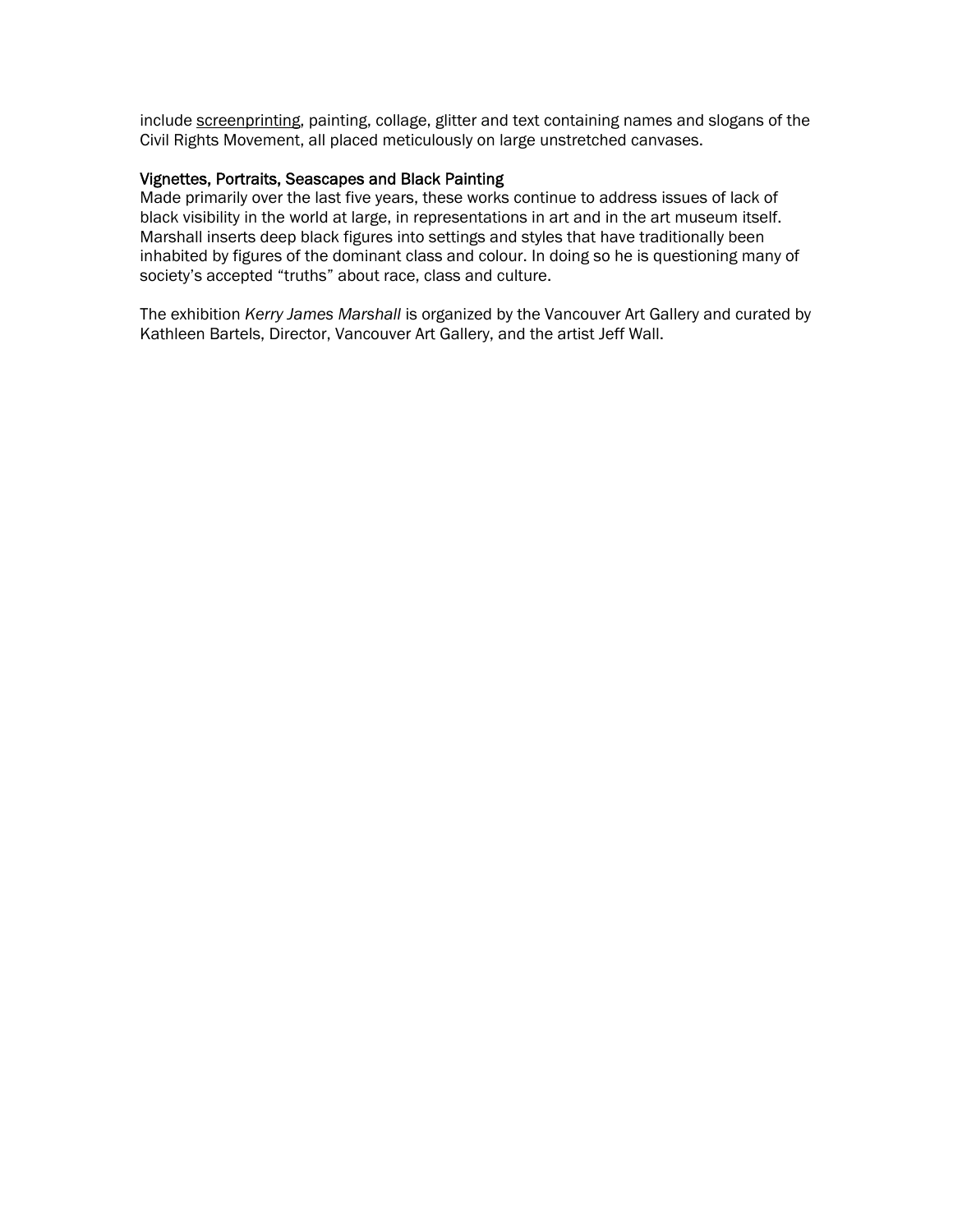### ARTIST BACKGROUND

*You can't be born in Birmingham, Alabama, in 1955 and grow up in South Central [Los Angeles] near the Black Panthers\* headquarters, and not feel like you've got some kind of social responsibility. You can't move to Watts in 1963 and not speak about it. That determined a lot of where my work was going to go.*

Kerry James Marshall was born in 1955 in Birmingham, Alabama, as it was becoming the epicentre of the Civil Rights Movement, at a time when Martin Luther King was preaching to huge crowds at resistance protests and marches in the city. In 1963, Marshall's family moved to Watts, just as the neighbourhood was becoming the core of resistance and unrest in Los Angeles. The effects of these events on Marshall's life and art were momentous.

Even when he was a young child growing up during these historical events, the driving force in Marshall's life was his desire to learn the skills to equip himself as an artist. He pursued his goal single-mindedly and relentlessly. He describes a life-changing event in kindergarten:

*If you behaved yourself in school and were good, the teacher rewarded you by letting you sit down and look at a scrapbook she'd made up of painted postcards and pictures from magazines. One day I was good, so I got to sit down and look at this art and it was so magical. I knew right then what I wanted to do. I wanted to make magical pictures like that. I wanted to paint.* 

Marshall attached himself to sympathetic teachers and learned from library books, popular culture and acquaintances. He studied Leonardo's artistic process and sketched and drew and studied copies of his work, and worked from Goya, Turner, Raphael and Wyeth, from books of Japanese and Chinese paintings. He painted still lifes, landscapes and portraits. Lacking live models, he drew plastic models, dolls, household objects, broken rosaries that he collected and family members as they fell asleep. He used toilet paper as tracing paper, scavenged candle wax to make sculptures, taught himself to make paper, inks and chalk, made wood engravings and etchings. In short, he was nothing if not obsessive in his determination to learn about and make art.

As a young teen he managed to get sent to a summer art class at Otis Art Institute. It became his long-term goal to attend the school and to study under Charles White, who demonstrated to him that an African American artist could be successful incorporating black culture into his art. Marshall did study at Otis, earning his BFA in 1978. During the 1980s he lived in New York for some time before settling in Chicago, where he and his wife still live. As well as being a prolific artist, he is also a professor at the University of Illinois.

From early in his career as an artist, one of his primary goals has been the expression of the experience of being an African American.

*Some black artists thought that in order to be seen as an artist first, they had to eliminate the black figure from their work and turn to abstraction… But I wanted to find out if there was a way to get respect for my work on aesthetic terms without having to dispose of the black figure.* 

Marshall's work has been shown extensively in public and private institutions worldwide. His work has appeared in prestigious exhibitions such as Documenta, the Venice Biennale and the Carnegie International. He is the recipient of numerous honours and awards.

\*A political group formed in 1966 who believed that the non-violent Civil Rights Movement had failed, and that more aggressive opposition to discrimination and racism in the United States was warranted.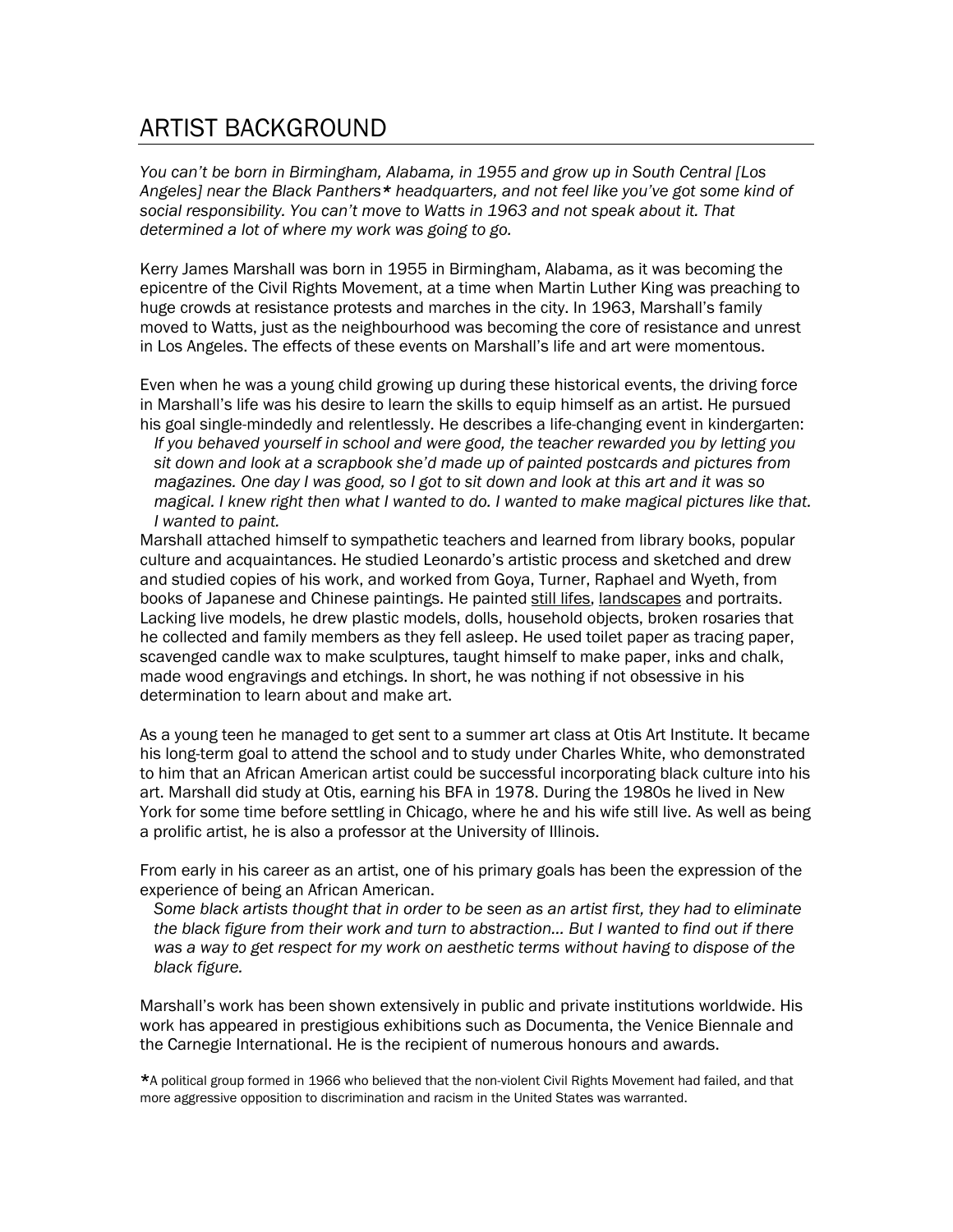### AMERICAN CIVIL RIGHTS MOVEMENT 101

The primary objective of the American Civil Rights Movement was to put an end to a deeply entrenched system of racial segregation and disenfranchisement of African Americans.\* Between the years 1955 and 1968, mass actions of non-violent protest, boycotts and civil disobedience, primarily in the Southern States, brought about eventual—and profound change to American society. The response to these actions was anything but non-violent, and the price paid by the African American community was immense. Leaders and followers alike were brutally treated.

The Civil Rights Movement sought to legally dismantle structures that allowed systemic inequities:

- Racial segregation of public facilities, government services and educational institutions. Those provided for the white population were far superior and better funded than those available to African Americans.
- Although African Americans had legal Voting Rights, they were effectively prevented from voting by being forced to pay a voting tax, take literacy tests and subjected to physical or economic threats.
- Discrimination was such standard practice that jobs and housing were unavailable and poverty the norm for the majority of the black population.
- Violence was an accepted response by whites against blacks, in general with full support of the police and government officials.

The civil rights years were full of shocking as well as triumphant moments. The chart on the next page lists just a few of the most significant events and milestones of this period.

\* When Kerry James Marshall was growing up, the terms *Negro* and *coloured people* were in accepted usage. Gradually they came to be seen as a derogatory terms, and the word *black* was used to describe American people of colour with African heritage. Over the last two decades, the term *African American* has been adopted. Many people feel that this term better reflects the ancestry of the black American population as descendants of African slaves. Both *black* and *African American* are in popular usage today.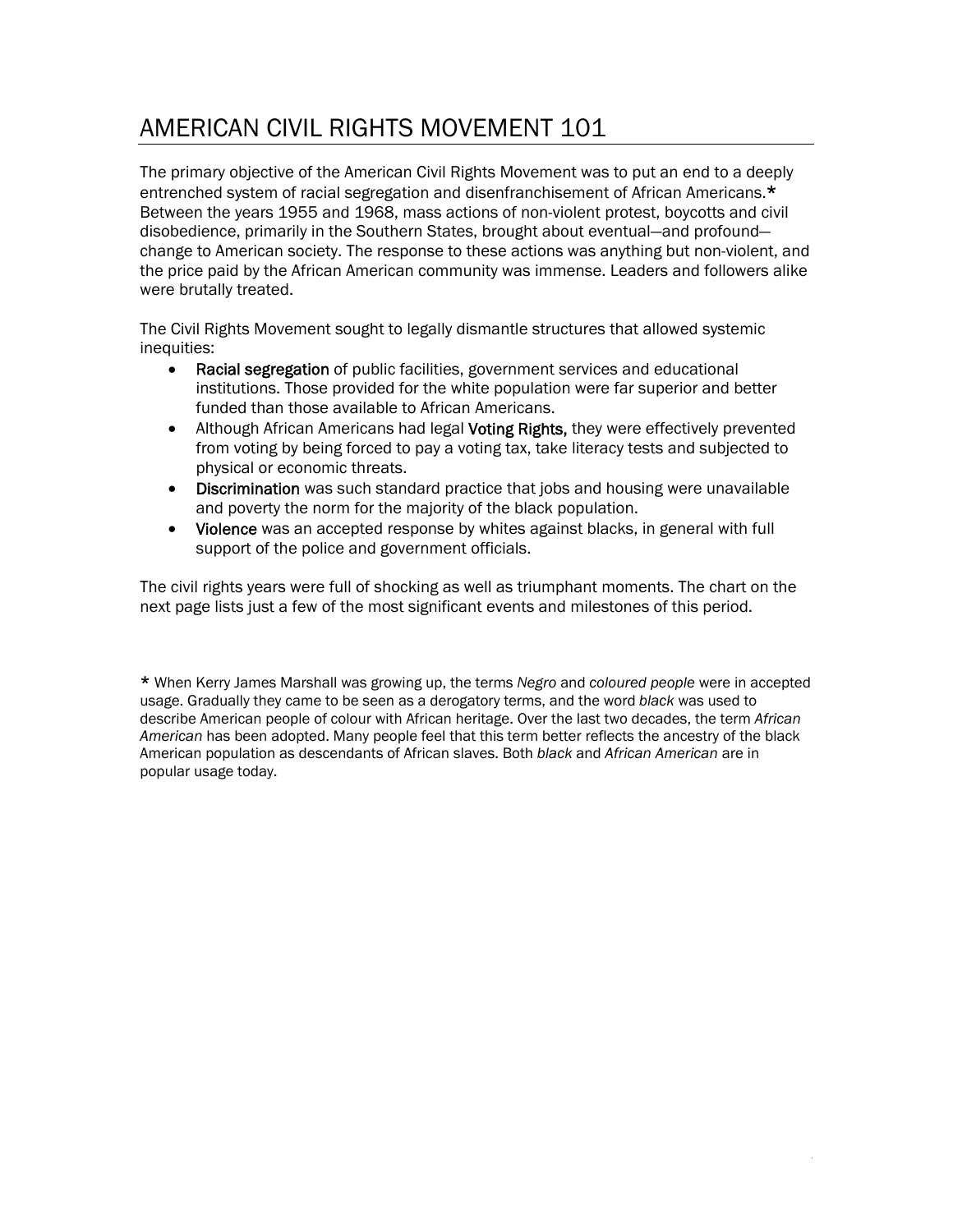## CIVIL RIGHTS MOVEMENT: Significant Dates and Events

| Date  | Event                     | <b>Background</b>                                                                                    |  |
|-------|---------------------------|------------------------------------------------------------------------------------------------------|--|
| 1954  | Brown vs Board of         | U.S. Supreme Court rules segregation in public schools                                               |  |
|       | Education                 | unconstitutional                                                                                     |  |
| 1955  | Rosa Parks and the        | Parks arrested for refusing to give up her seat to a white                                           |  |
|       | Montgomery bus boycott    | passenger, triggering year-long bus boycott                                                          |  |
| 1956  | Montgomery buses          | Young organizer named Martin Luther King comes to national                                           |  |
|       | desegregated              | attention as boycott organizer                                                                       |  |
| 1957  | The Little Rock Nine      | Governor orders 9 black students blocked from Arkansas                                               |  |
|       |                           | secondary school; President Eisenhower sends in troops                                               |  |
| 1960  | Sit-ins                   | Student non-violent protests begin at lunch counters and                                             |  |
|       |                           | spread to public facilities all over the South, forcing integration                                  |  |
|       |                           | of swimming pools, parks, libraries, etc.                                                            |  |
| 1961  | <b>Freedom Rides</b>      | Black and white volunteers travel on buses all over the South,                                       |  |
|       |                           | testing new desegregation laws; angry mobs violently attack                                          |  |
|       |                           | riders, who are subjected to further abuse in prison                                                 |  |
| 1962  | James Meredith at the     | Meredith enrols as first black student in white school; riots                                        |  |
|       | University of Mississippi | and violence erupt, President Kennedy sends in federal                                               |  |
|       |                           | troops                                                                                               |  |
| 1963  | Birmingham campaign       | Martin Luther King arrested during illegal non-violent protest;                                      |  |
| April |                           | writes famous Letter from Birmingham Jail arguing for civil                                          |  |
|       |                           | disobedience: that unjust laws should be disobeyed                                                   |  |
| May   | Birmingham Children's     | 600 students jailed following demonstration; next day police                                         |  |
|       | Crusade                   | turn attack dogs and water hoses on marching children                                                |  |
| Aug   | March on Washington       | 200,000 people march on Washington and hear Martin Luther                                            |  |
|       |                           | King deliver his "I Have a Dream" speech; civil right leaders                                        |  |
|       |                           | meet with President Kennedy                                                                          |  |
| Sept  | <b>Birmingham Four</b>    | Four young black girls killed by Ku Klux Klan bomb during                                            |  |
|       |                           | Sunday school at Baptist Church; riots ensue                                                         |  |
| 1963  | <b>JFK</b> assassinated   | President Kennedy shot while riding in presidential motorcade                                        |  |
| 1964  | <b>Civil Rights Act</b>   | President Johnson signs Act that prohibits discrimination on                                         |  |
| July  |                           | grounds of "race, colour, religion or national origin"                                               |  |
|       | Mississippi Freedom       | Massive campaign to register black voters all over the South;                                        |  |
|       | Summer                    | violent white opposition                                                                             |  |
| Aug   | Mississippi Civil Rights  | Three voter registration volunteers (2 white, 1 black) arrested                                      |  |
|       | murders                   | by police, handed over to Ku Klux Klan to be murdered; Edgar                                         |  |
|       |                           | Ray Killen convicted 41 years later                                                                  |  |
| 1965  | Malcolm X assassinated    | Black nationalist Muslim minister shot; believed in by-any-                                          |  |
| Feb   |                           | means-necessary as way to put an end to racial inequality                                            |  |
| Mar-  | Selma and the Voting      | Police respond with violence to peaceful marches in support of                                       |  |
| Aug   | <b>Rights Act</b>         | voting rights; Voting Rights Act passed five months later                                            |  |
| Aug   | <b>Watts riots</b>        | 34 people die in race riots in Los Angeles<br>President Johnson enforces first affirmative action in |  |
| Sept  | Affirmative action        |                                                                                                      |  |
|       |                           | government contracts to counter discriminatory practices                                             |  |
| 1967  | Loving vs Virginia        | U.S. Supreme Court rules that prohibition of interracial                                             |  |
|       |                           | marriage is unconstitutional; 16 states forced to change laws                                        |  |
| 1968  | <b>Martin Luther King</b> | Day after his prescient "Mountaintop" speech, Martin Luther                                          |  |
|       | assassinated              | King, age 39, shot and killed on hotel balcony; violence erupts.                                     |  |
|       |                           | Wife Coretta Scott King leads peaceful funeral marches                                               |  |
| 1968  | Robert Kennedy            | Champion of Civil Rights, Attorney General for two presidents,                                       |  |
|       | assassinated              | elected senator, would-be president is shot and killed                                               |  |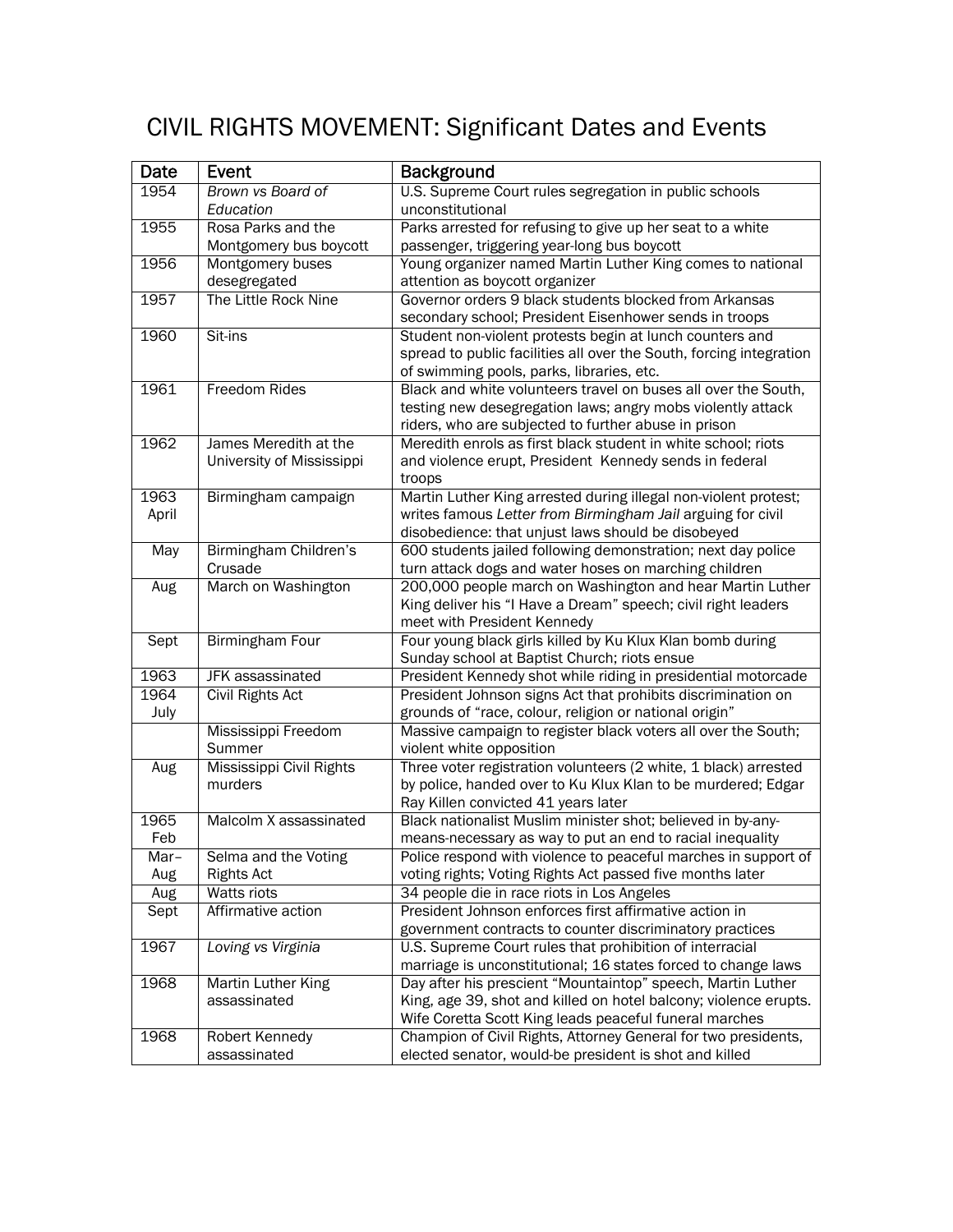### PRE/POST-VISIT ACTIVITY: Kerry James Marshall in Context (adaptable for all grades)

### Objective:

Students look at the life, times and impact of Kerry James Marshall and his work.

#### Discussion:

This activity provides a context and background for Kerry James Marshall. In order to discuss Marshall's work, it is important that students have some understanding of the complexity of the historical period he grew up in. Concepts such as segregation, discrimination and the Civil Rights Movement might be completely new to young students.

### Materials:

- **u** Writing materials
- Information Sheet (p. 10), Student Worksheet (p. 11)
- For older students: American Civil Rights Movement 101 (pp. 7–8)
- Internet. Some helpful sites include: <http://www.pbs.org/art21/artists/marshall/index.html> [www.artcyclopedia.com](http://www.artcyclopedia.com/) [www.wikipedia.com](http://www.wikipedia.com/)

#### Process:

- 1. Divide students into five groups. Give each group one of the categories from the Information Sheet (next page).
- 2. Give each student a copy of the Student Worksheet (p. 11) and ask them to decide what they need to find out to complete their section. Have them conduct research using the Internet, either at home or at school.

Older students: Add in-depth information; students might find it useful to have copies of American Civil Rights Movement 101 (pp. 7–8).

Younger students: Teachers can use the Background for Teachers (pp. 4–6), Information Sheet and American Civil Rights Movement 101 for background information to introduce and adapt complex ideas such as the Civil Rights Movement, discrimination, segregation and the housing projects.

- 3. Ask each group to find/copy/sketch a piece of work by the artist and add it into the space provided in the Worksheet.
- 4. Have each group present their information while the rest of the students fill in their worksheets.

#### Conclusion:

Points for class discussion and/or individual writing assignments:

- What makes Kerry James Marshall a significant or important artist?
- What is interesting about his work and life?
- In what ways is he relevant to the students' lives, in Canada, in their communities, or at this point in history?
- What else are students interested in finding out about the artist?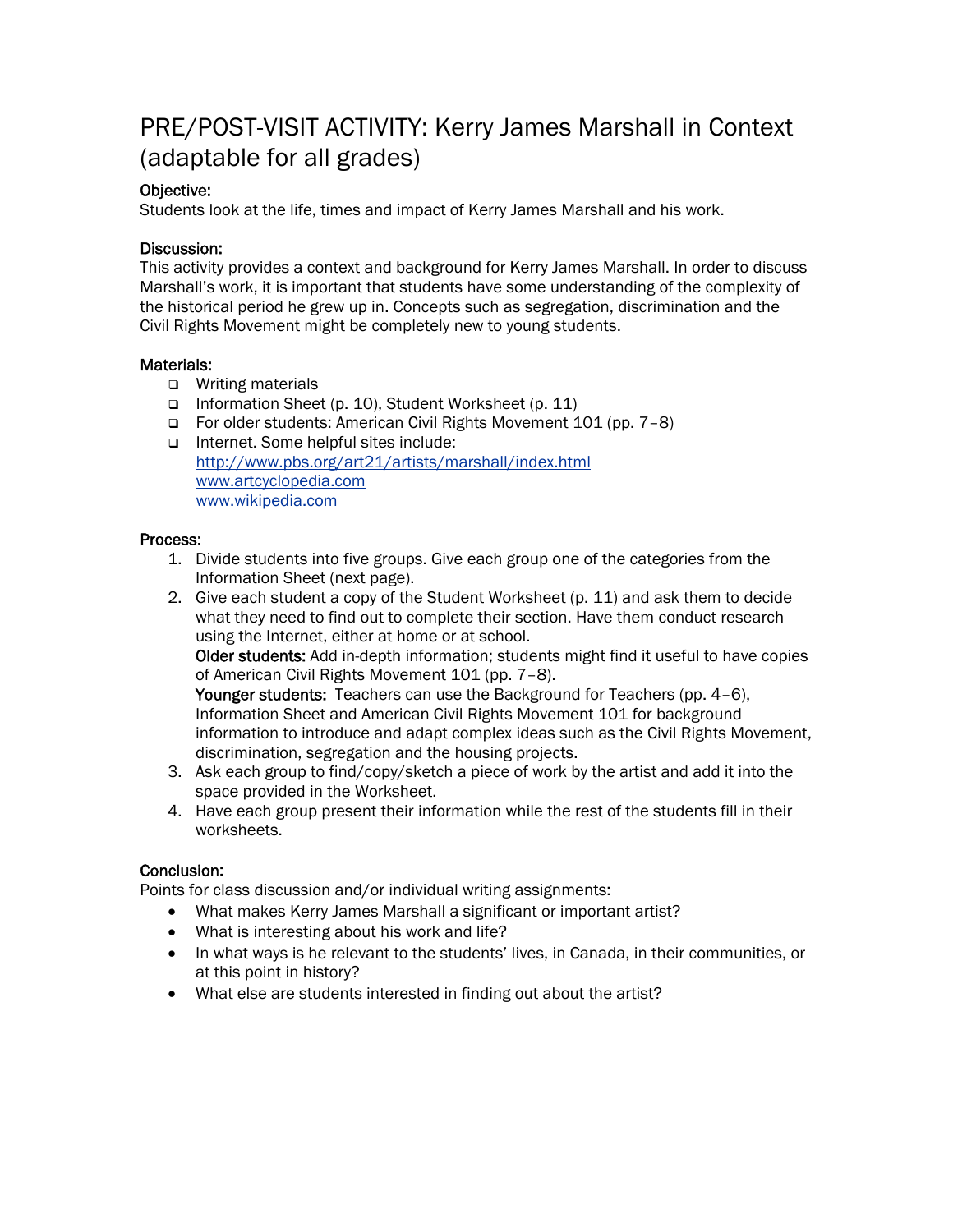### Artist Information Sheet: Kerry James Marshall

### Personal information

- Born in 1955 in Birmingham, Alabama; moved to Watts, Los Angeles, then Chicago; lived in "the projects"
- Taught himself art through books, studied art at Otis Art Institute in Los Angeles
- Now lives in Chicago, where he teaches at the University of Illinois

### The American Civil Rights Movement

- 1955—1968: a struggle against racial discrimination and segregation
- Forms of non-violent protest included sit-ins, marches and boycotts
- Important figures included Martin Luther King, President John F. Kennedy (JFK), Robert Kennedy, Rosa Parks, Fannie Lou Hamer and Malcolm X

### Art processes and influences

- Models his work on techniques and processes learned from art history
- Wants to present an African American view of the world
- Always makes figures very dark black, talks of "making the invisible visible"

### Main bodies of work

- Garden Projects: based on his experience growing up in the projects
- Souvenir Paintings: portraying leaders and participants in the Civil Rights Movement
- Vignettes, Portraits: art historical forms, but with African American figures

### Exhibitions & impact

- Prolific artist who exhibits constantly, widely, internationally
- Represented at major events including Venice Biennale and Documenta
- Teaches, talks, shares, educates about his art and ideas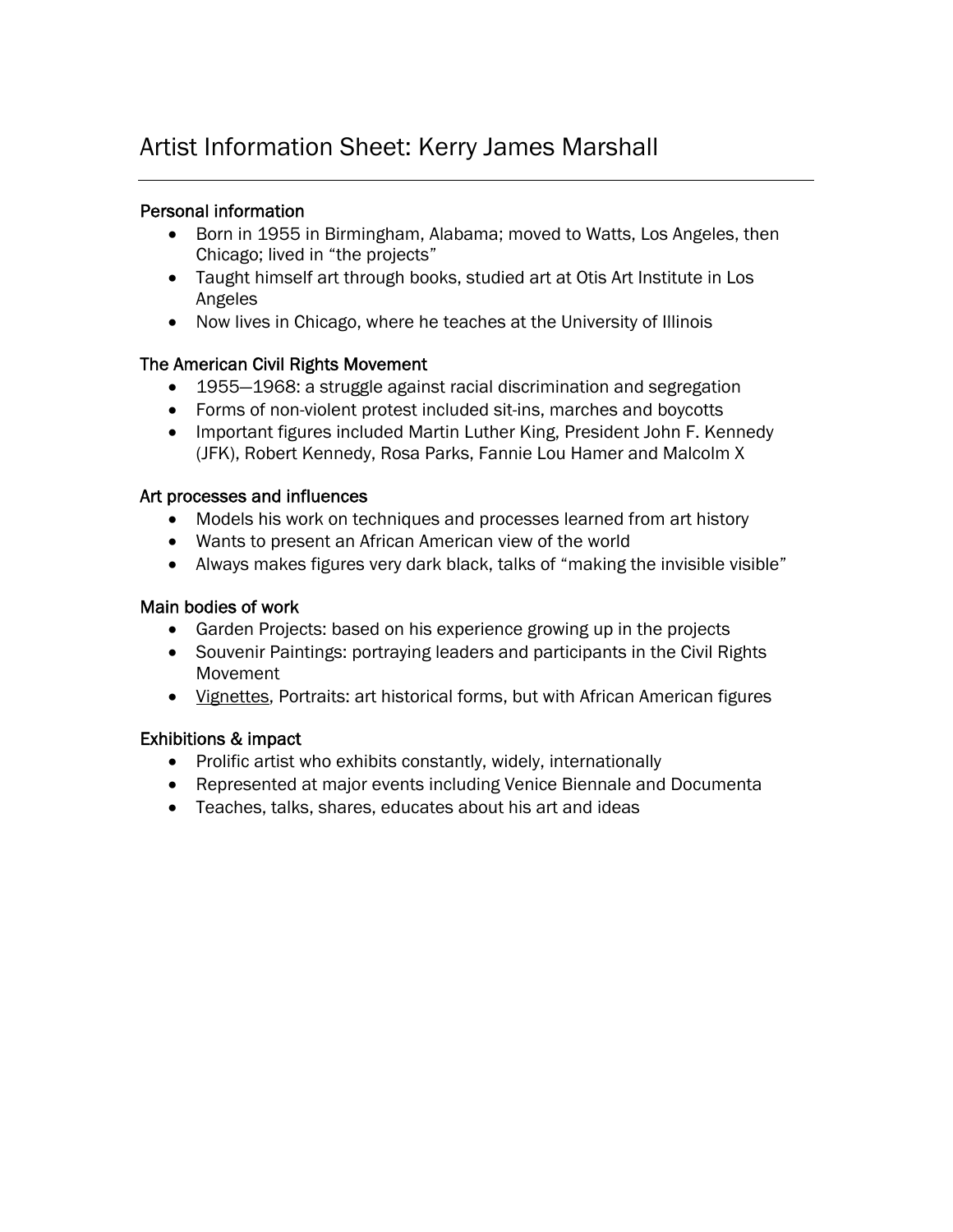### Student Worksheet

| Personal<br>Information               |  |
|---------------------------------------|--|
| Civil Rights<br>Movement              |  |
| Art Processes<br>& Influences         |  |
| Main Bodies<br>of Work                |  |
| Exhibitions &<br>Impact               |  |
| An Artwork:<br>Title &<br>Description |  |
| Artwork:<br><b>Sketch</b>             |  |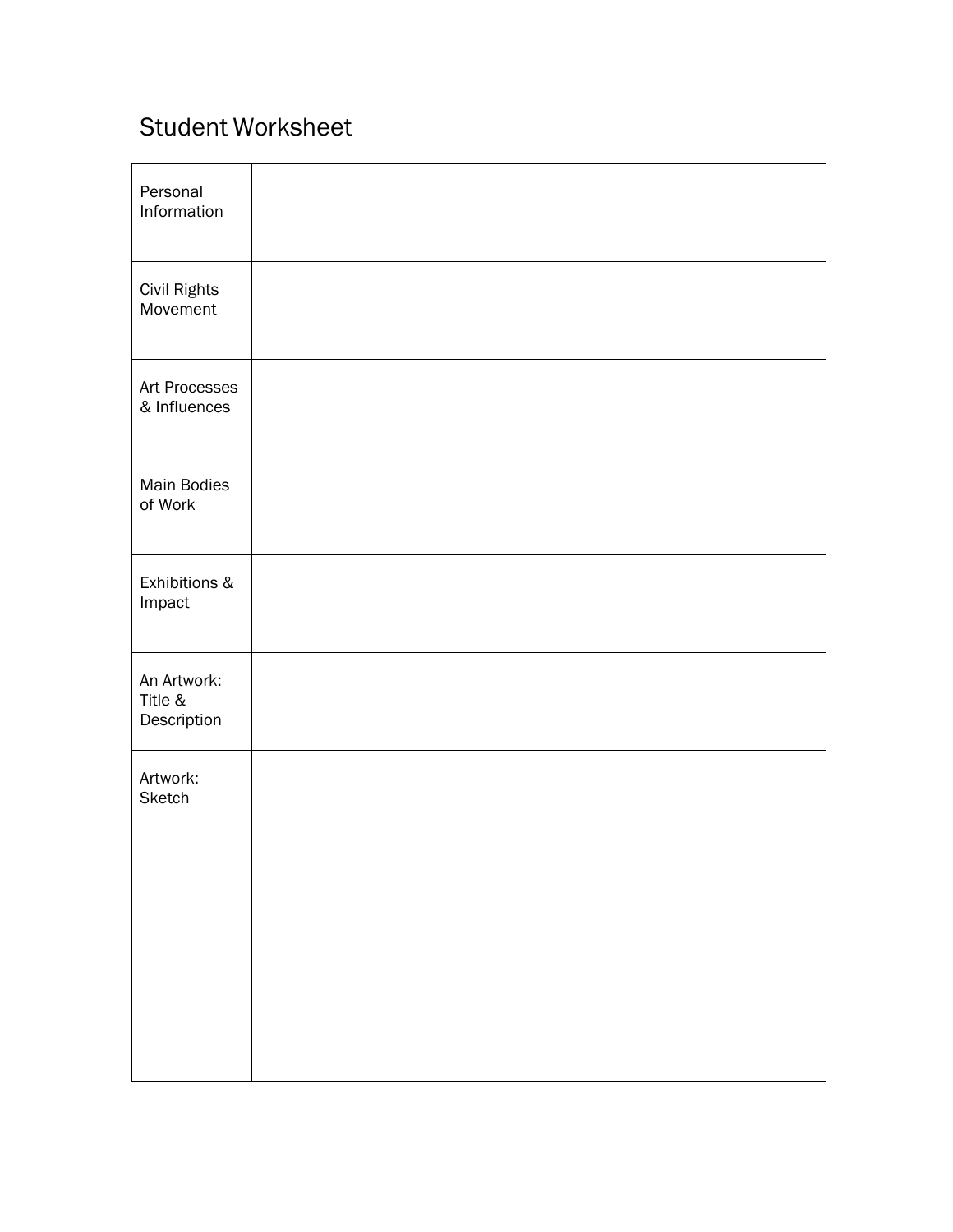### PRE- or POST-VISIT ACTIVITY: Art & Identity (intermediate and secondary students)

### Objective:

Students consider Kerry James Marshall's words, make links between the artist's life and their own, and create a cartoon or sketch to give visual form to the words.

#### Discussion:

- Not only is Kerry James Marshall constantly producing new art, but also he writes, speaks and gives frequent interviews about his art, life, background, ideas, influences, beliefs and politics. He is a university professor and considers educating and teaching the younger generation to be of great importance.
- As an American, having grown up during the struggle for Civil Rights, he addresses, through his art and words, issues that are not only crucial to Americans but have universal application and relevance.
- Students will have an opportunity to consider his words and how they might apply to themselves, as Canadians and as members of the communities to which they belong—cultural, neighbourhood or school.

### Materials:

- Quotes: In His Own Words (see next page)
- Markers or sharpies and large sheets of paper

### Process:

- 1. Divide the class into four groups, and give each group one of the artist's quotes (see next page). Ask students to read and discuss the quote. Do they need any explanations, information or context to understand what the artist is saying?
- 2. Ask each group to decide how their quote might apply to their lives today. How and where could these ideas or thoughts be significant to their own community, society, cultural group or peer group?
- 3. In groups, discuss how the quote might be changed to address an issue that is relevant and applicable in their own lives. They might, for example, adapt it to address their class, neighbourhood, cultural community, global or environmental issue.
- 4. Using markers or sharpies and a large sheet of paper, each student makes a cartoon, sketch or poster that gives visual form or reference to their revised quote.
- 5. Display artworks alongside both the original and rewritten quotes.

### Conclusion:

Discussion Points:

- What are the differences or relationship between the written and visual forms?
- How have artists in each group visually shown the same idea differently? Does the idea change?
- Are any of Marshall's concerns of direct relevance to young Canadians? How? What is different?
- Are there any common themes or recurring issues among the groups? What?
- What other issues could be addressed through art? How?
- Do students think that artists have a social responsibility to comment on injustices or inequities?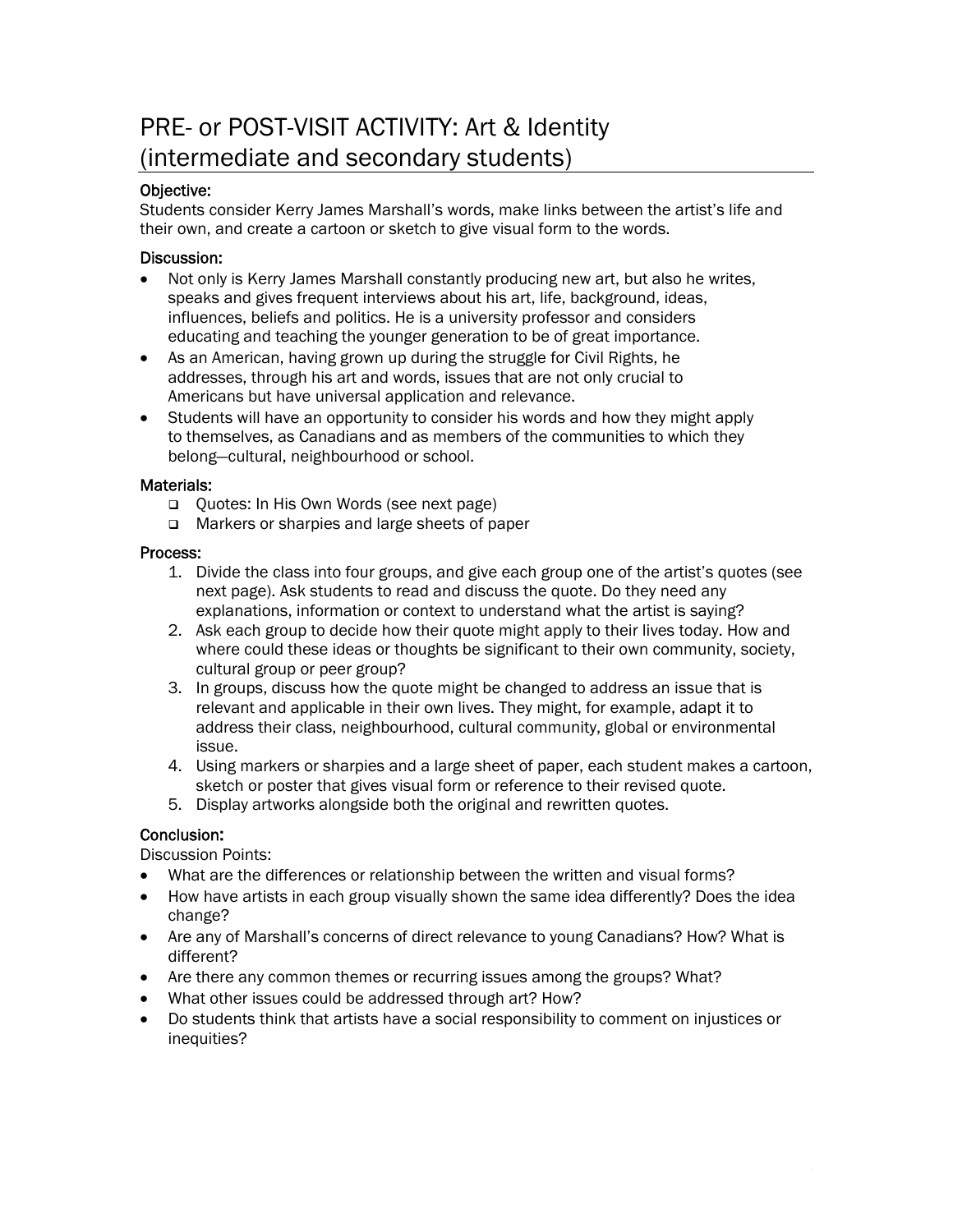Kerry James Marshall has written, taught and spoken tirelessly, expounding on his views and opinions about his art, his politics, his ideas and beliefs. The following are a few of his words:

*"You can't be born in Birmingham, Alabama, in 1955 and grow up in South Central [L.A.] near the Black Panthers\* headquarters, and not feel like you've got some kind of social responsibility. You can't move to Watts in 1963 and not speak about it."* 

\*A political group formed in 1966 who believed that the non-violent Civil Rights Movement had failed, and that more aggressive opposition to discrimination and racism in the United States was warranted.

*"The lives of black people in America are bracketed by big subjects—slavery, freedom, disenfranchisement, the political struggle for equality. They are easy stories to choose, but there is another… less dramatic story that also needs to be represented: I mean the day-today ambivalence of black people about participating fully in the American dream."* 

*"Some black artists thought that in order to be seen as an artist first, they had to eliminate the black figure from their work and turn to abstraction… But I wanted to find out if there was a way to get respect for my work on aesthetic terms without having to dispose of the black figure…"* 

*"The condition of invisibility that Ralph Ellison describes [in* Invisible Man*] is not a kind of transparency, but it's a psychological invisibility. It's where the presence of black people was often not wanted and denied in the American mindset. And so what I set out to do was to develop a figure or a form that would represent that condition of invisibility, where you had an incredible presence, but there was a way in which you could sometimes be seen and not seen at the same time."*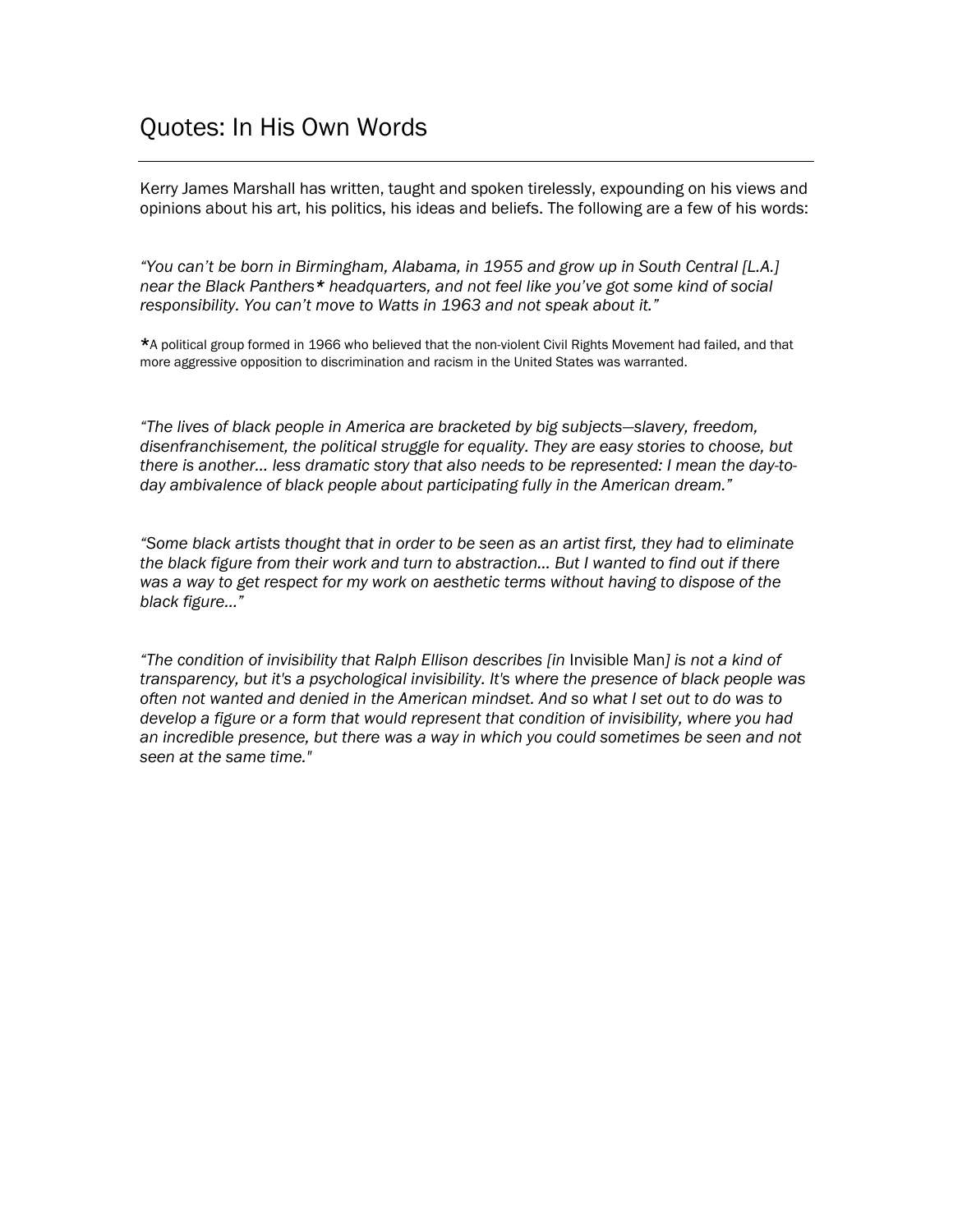### PRE-VISIT ACTIVITY: The Art of Intervention (intermediate and secondary students)

### Objective:

Students create an image to represent an idealized or utopian version of reality, and then visually interrupt this scene.

### Discussion:

In Kerry James Marshall's Gardens Project, he painted idyllic outdoor scenes showing his signature intensely black figures interacting with their surroundings. Onto these cleanly painted realistic utopian scenes, he layered surface interruptions in the form of abstract smears, blobs, drips or trails of paint. These gestural streaks inject a surprising element into the scene, functioning something like graffiti and suffusing the image with spontaneity and energy that contrasts with the controlled serenity of the painting underneath. Not only is he making visible the process of applying the paint itself, but also he is intervening in or commenting on the quiet scene behind the surface interruptions.

### Materials:

- Collage materials: magazines, scissors, glue, glitter, fabric, coloured paper…
- □ Sharpies and/or paint, tape or stapler
- □ Plastic wrap, acetate sheets or cellophane
- Internet for Kerry James Marshall images: [http://www.pbs.org/art21/artists/marshall/index.html#](http://www.pbs.org/art21/artists/marshall/index.html) click on "artwork survey" for images from the Gardens Project

#### Process:

- 1. Look at some Kerry James Marshall images from the Gardens Project. Give some background—see above discussion and Background for Teachers (p. 4). Further discussion questions:
	- What do you see in the image? (describe what is there)
	- What can the image tell us about the artist? (interpret: what are his concerns?)
	- What can the image tell us about ourselves? (make comparisons to students' lives)
- 2. Ask students to think of an idyllic, perfect scene. It could be a real place they have visited, an imagined scene or even an image from a book or magazine. Think of adding a person to this scene. What are they doing? Are they alone or with someone?
- 3. Using collage materials, students make idealized image of scene. Make it pretty!
- 4. When complete, cover with a piece of plastic wrap. Pull the wrap tightly from behind and use tape to hold the wrap in place. Alternatively, staple a sheet of acetate or cellophane in front of the image.
- 5. Using paint or permanent markers, students mark the plastic layer with abstract lines, scribbles or blobs, graffiti-like script or slogans, or any marks that interrupt, comment on or contrast with the serene utopian scene underneath.
- 6. Display finished work.

### Conclusion:

Discuss:

- What were some of the most interesting things that students learned or discovered?
- How did the image change once the top layer was applied?
- Which image do students prefer—with or without the top layer? Why?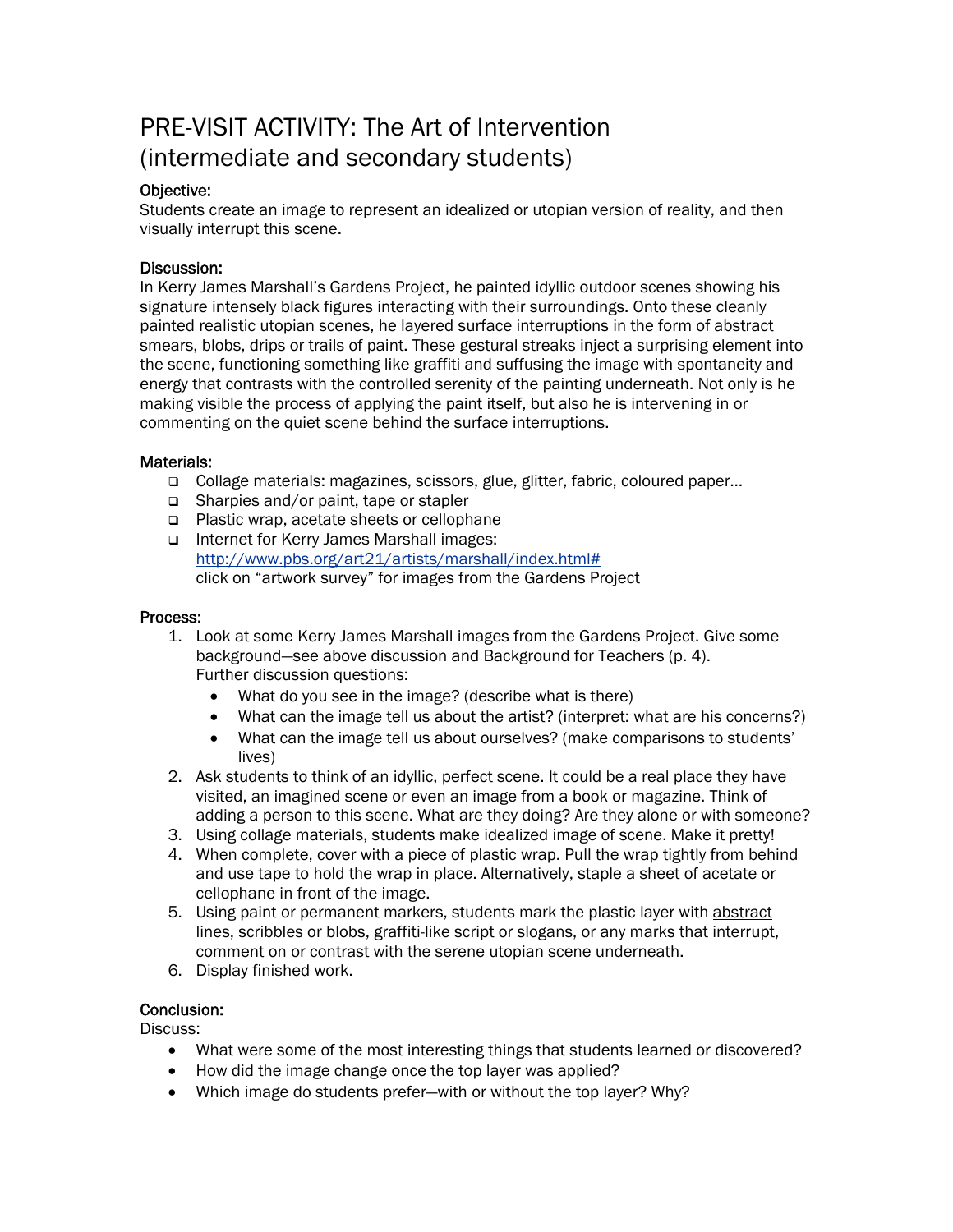### PRE/POST-VISIT ACTIVITIES: Quick Fixes (all students)

### "Canada's Rosa Parks"—Viola Desmond, and why have we never heard of her?

On March 10, 2010, the *Vancouver Sun* ran the following story:

*Nova Scotia Premier Darrell Dexter said he hopes to grant a posthumous pardon to Canada's "Rosa Parks"—Viola Desmond—who was jailed 63 years ago for sitting in a movie theatre section reserved for whites.* 

*When Desmond tried to buy a ticket for the main floor, she was told that she was not permitted to sit in the whites-only section, and she had to find a seat in the balcony. In a spontaneous act of defiance, she ignored the rule, and took a seat on the main floor anyway.* 

*After spending a night in jail, she paid a \$20 fine plus costs, and returned to Halifax.*  In fact, this incident occurred well before Rosa Parks achieved fame for refusing to give up her place on a bus to a white person.

Students can:

- Research the story using the Internet (Google Viola Desmond).
- Discuss her impact and relevance to Canada and Canadians.

### *Invisible Man* by Ralph Ellison

Ellison's novel had an enormous impact on Kerry James Marshall. He said:

*I was reading Ralph Ellison's book* Invisible Man *(1954)… I was struck by his description in the prologue of the condition of invisibility of black people in America. I thought there might be a visual way of representing that same condition of invisibility… It's a very visual image of invisibility, which has the paradoxical quality of being present and absent at the same time. That was the key. The problem to be solved was: How could I have a figure and no figure simultaneously?* 

Students can:

- Read the book.
- Read a book summary and discuss some of the main ideas.
- Discuss the above quote.

#### Fannie Lou Hamer and Negro Spirituals

Hamer was a civil rights leader, a voting activist, a powerful speaker and a deeply spiritual woman. Travelling on buses, she started singing hymns to calm and give courage to her fellow civil rights workers. Negro spirituals became deeply connected with the Civil Rights Movement—songs like "Go Tell It on the Mountain" and "Oh Freedom" were adapted from old slave spirituals.

Students can:

- Listen to some Negro spirituals—many versions are easily available. For good information and samples, check out: <http://ctl.du.edu/spirituals/Freedom/civil.cfm> <http://www.negrospirituals.com/>
- Research Fanny Lou Hamer.
- Listen to the song "Fanny Lou Hamer" by the African American a cappella group Sweet Honey in the Rock.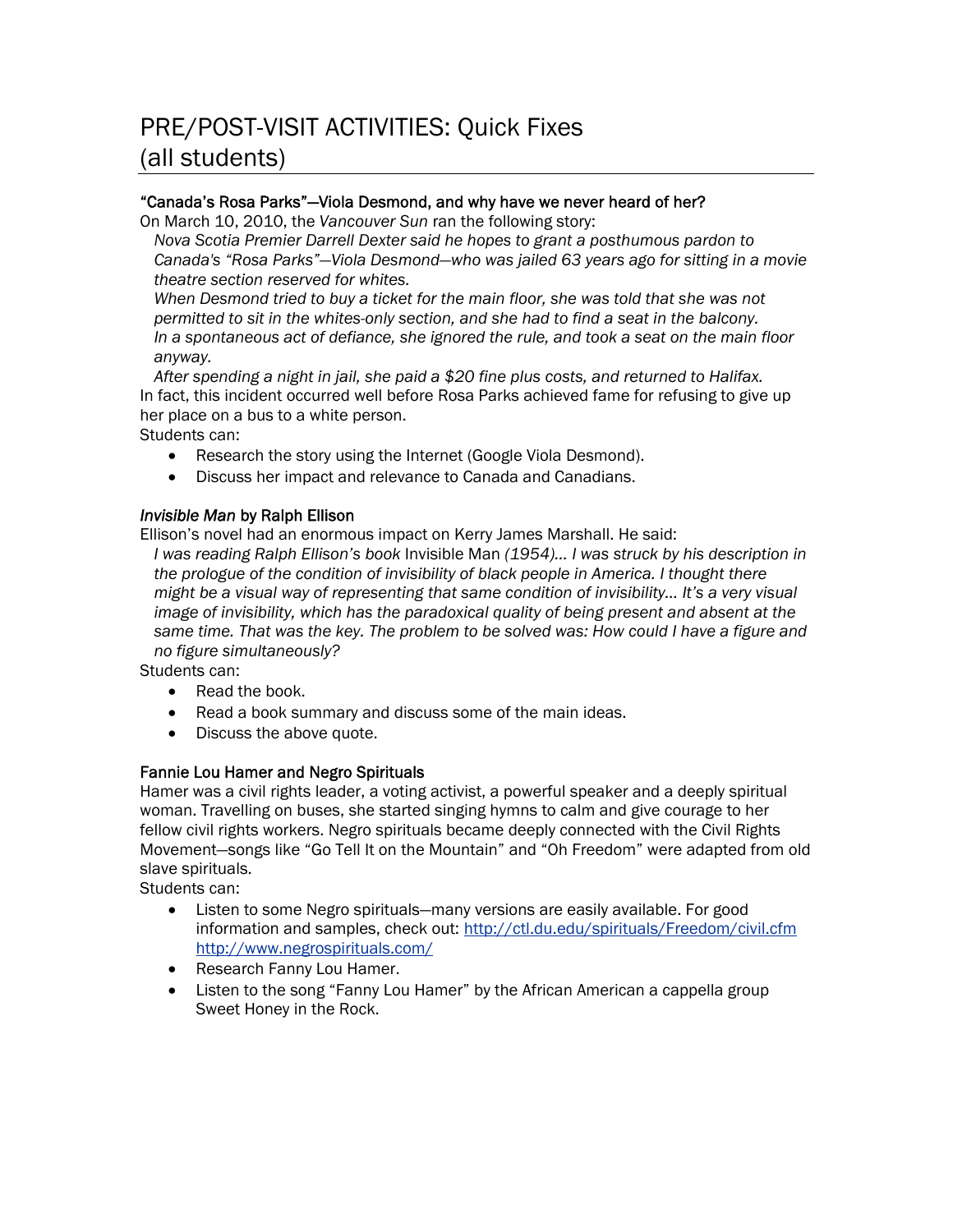### VOCABULARY

abstract: a style of art that can be thought of in two ways:

- a) the artist begins with a recognizable subject and alters, distorts, manipulates or simplifies elements of it;
- b) the artist creates purely abstract forms that are unrecognizable and have no direct reference to external reality (also called non-representational art).

classical art: art of the ancient Greeks and Romans.

**landscape:** artwork in which the subject is a view of the exterior physical world. Traditionally, landscapes have been paintings or drawings depicting natural scenes and are often concerned with light, space and setting.

mixed media: a term used to describe an artwork that is made using more than one medium.

realism: art that is sharply focused and seen as accurately showing everyday details from the real world.

screenprinting: a printing technique in which the artist makes an image on a screen and blocks parts of the screen with an ink-blocking stencil. Using a roller, the artist presses coloured inks through the screen onto the paper underneath. The stencil can be changed to block different parts of the image, pushing different colours through to other areas.

still life: a work of art in which the subject consists of inanimate objects such as a bowl of fruit or flowers.

vignette: usually taken to mean either a decorative border or an unbordered portrait. Marshall uses the term to refer to eighteenth-century images that included a profusion of flowers, trees and birds, but he fills his vignettes with black figures and gently ironic details such as cartoonish pink hearts.